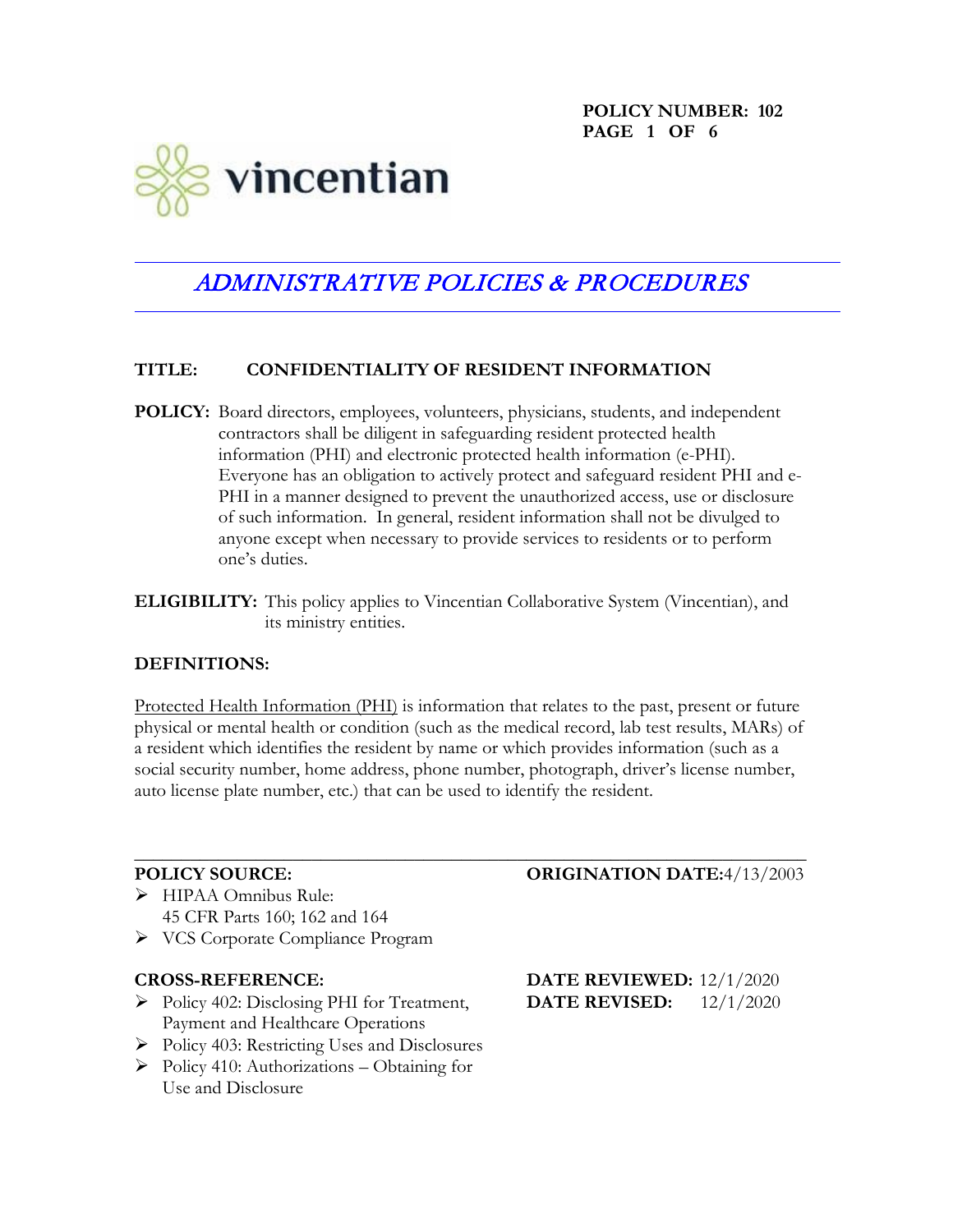#### **POLICY NUMBER: 102 PAGE 2 OF 6**

Authorization is a signed document which must be obtained whenever protected health information (PHI) is used or disclosed other than for treatment, payment or business operations.

Minimum necessary is limiting the access, use and disclosure of, and request for, protected health information (PHI) to that which is minimally necessary and only to those with a need to know and/or with a signed authorization for the resident.

Treatment, Payment and Business Operations (TPO) refers to the providing of services and care to residents, the billing of those services to the resident's payor(s) and other like business-related operations of VCS. Treatment includes the sharing of PHI among facility nursing staff and with attending or consulting physicians when directly related to the care of the resident. Treatment also includes the sharing of PHI with a pharmacy or clinical laboratory for the purpose of ordering services for the resident and the sharing of PHI with activities staff, social services or dietary services for the services they provide to the resident. TPO does not include marketing and any psychotherapy notes or medical records.

Responsible Party is the individual or party, such as a Power of Attorney, spouse or other family member, who is responsible for assisting or handling the resident's financial matters and/or healthcare decision-making.

# **PROCEDURES:**

- I. General Instructions for Privacy
	- A. Resident PHI shall not be accessed, disclosed or shared with any individual or entity without the signed authorization of the resident or responsible party. The only exceptions to this rule are when the disclosure is made for:
		- 1. the treatment of the resident,
		- 2. the payment of resident care, or for
		- 3. the business operations of the facility.
	- B. Conversations, regarding PHI, between employees that are not necessary for the treatment of a resident or for the payment of services are strictly prohibited.
	- C. The sharing of PHI will be the *minimum necessary* to provide optimum care (See Addendum for examples).
	- D. Reasonable efforts should be made to safeguard written documents with PHI.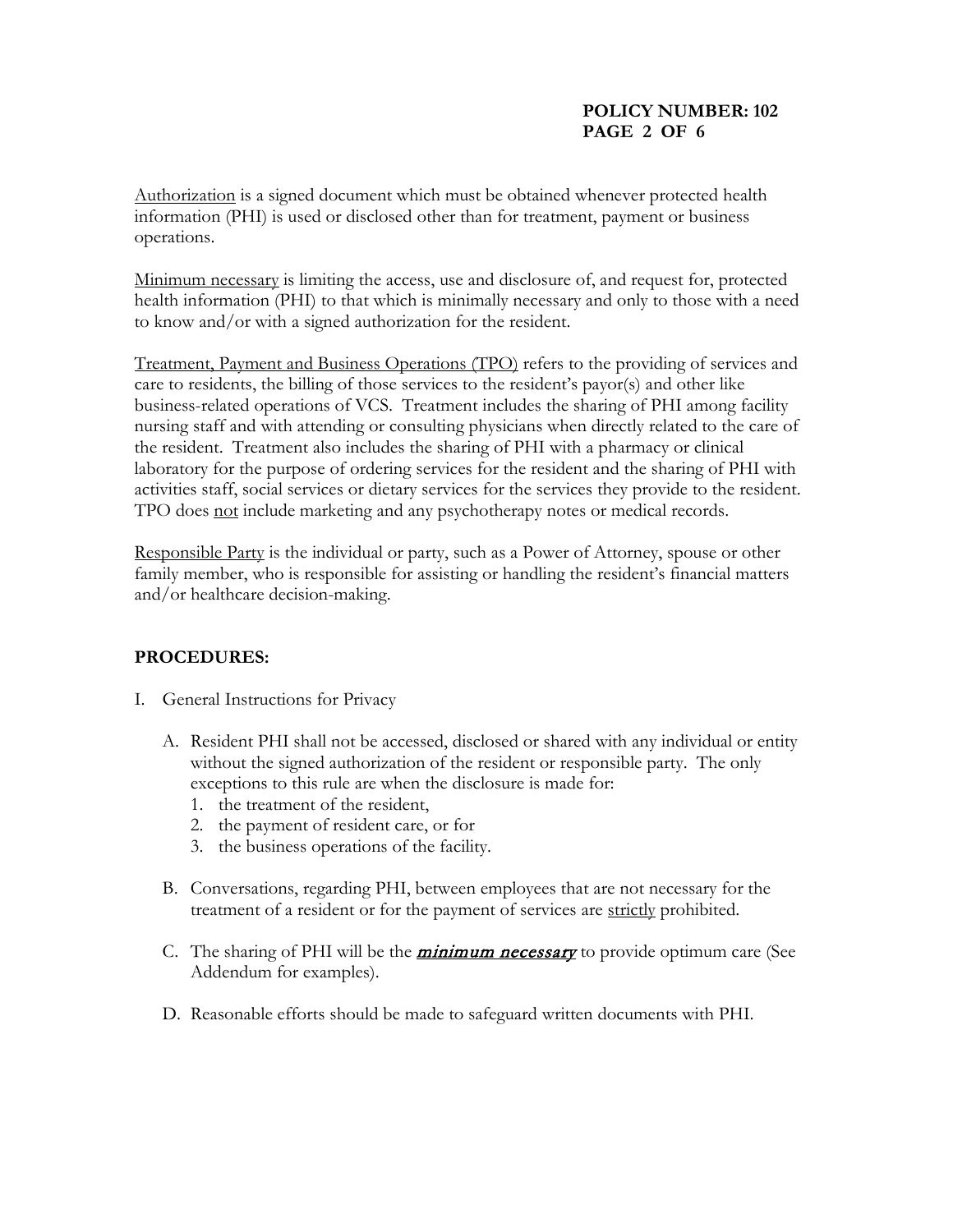### **POLICY NUMBER: 102 PAGE 3 OF 6**

- II. Privacy and the Treatment of Residents
	- A. Verbal or telephone conversations between staff or with the resident/responsible party are permissible, provided the conversations concern treatment of the resident or payment for resident care. All reasonable efforts should be made to maintain confidentiality of such communications.
	- B. An authorization signed by the resident or his/her legal guardian (Power of Attorney) is required for the sharing of psychotherapy information in any form (verbal, written or electronic), including written psychotherapy notes or applicable portions of the medical records. Please see Policy 411: Authorizations – Obtaining for Use and Disclosure
	- C. A signed authorization is required for the release of information not related to treatment, payment and business operations. (See Addendum for examples)
		- 1. The authorization must be signed by a competent resident or his/her responsible party.
		- 2. The authorization must be obtained by Social Services and/or medical records.
- III. Privacy and Non-Clinical Departments
	- A. Non-clinical departments such as Dietary, Housekeeping/Environmental Services, and Social Services are equally responsible for protecting the privacy of resident PHI.
	- B. PHI shared with non-clinical employees by caregivers must be the *minimum* necessary for the protection of the resident PHI and the protection/safety of the employee.
- IV. Knowledge of a violation or potential violation of this policy must be reported directly to your department head or administrator. You may also report a violation to the Vincentian Compliance &Privacy Officer (412-548-4027) or to the Compliance Hotline (1-866-435-2201).
- IV. Any alleged violation of this policy will be investigated by the administrator and/or the Vincentian Compliance & Privacy Officer. Failure to adhere to the provisions of this policy may result in disciplinary action up to and including termination of employment or the business relationship with Vincentian. Please see the Vincentian Employee Handbook.

| <b>Revision</b> | Dates of  |                            |                             |
|-----------------|-----------|----------------------------|-----------------------------|
|                 | Changes   | <b>Responsible Parties</b> | Summary of Change(s)        |
|                 | 12/1/2020 | Donna Schaub               | Reviewed and Format Changes |
|                 |           |                            |                             |
|                 |           |                            |                             |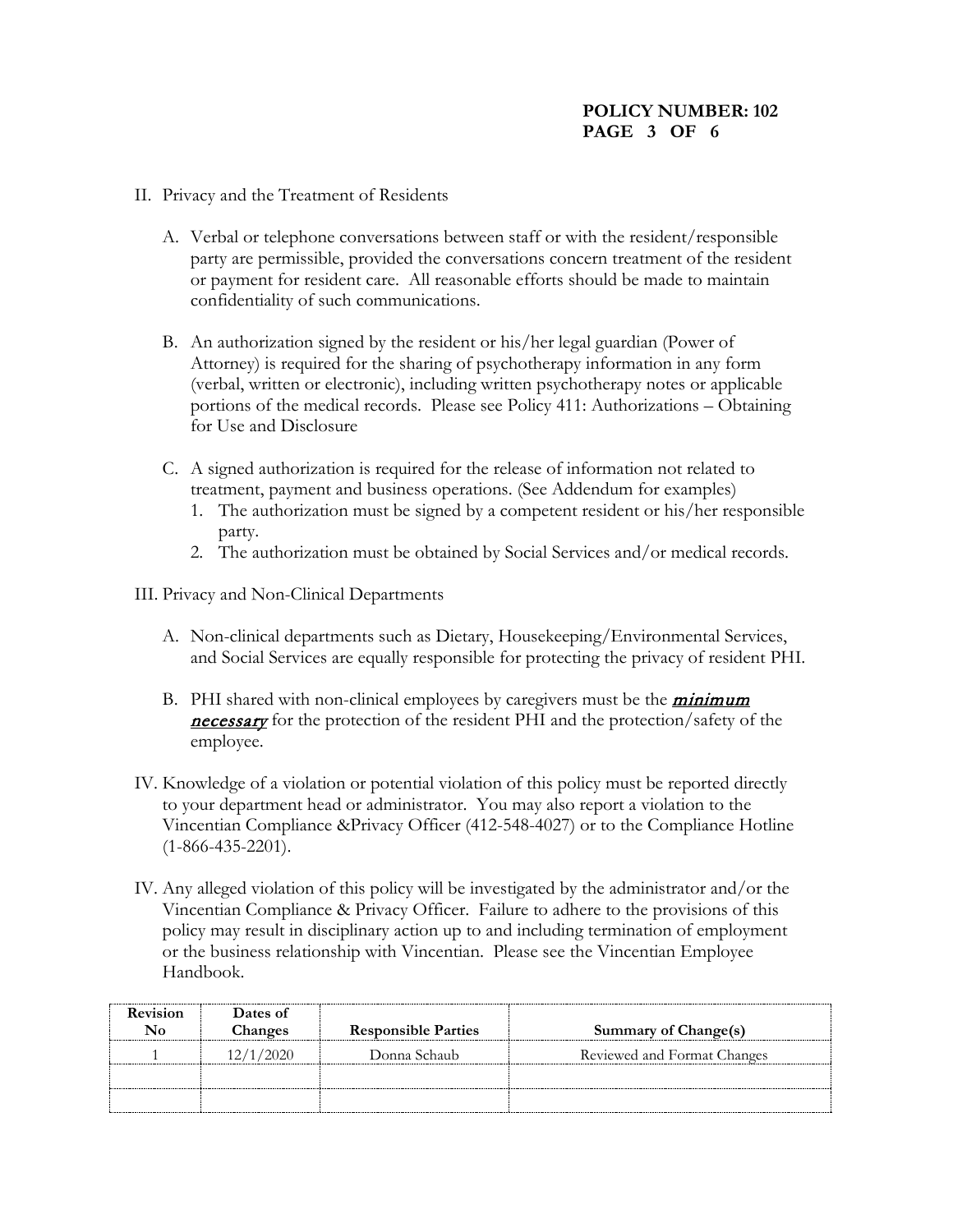#### **POLICY NUMBER: 102 PAGE 4 OF 6**

# **ADDENDUM**

## **HIPAA PRIVACY EXAMPLES**

#### **EXAMPLE #1 - NURSING**

The attending physician stops you in the hallway to inquire about the resident's response to a new medication. He's in a hurry and there are a number of residents and family members close by.

INCORRECT:Discuss the resident right where you are, after all, he's the doctor.

CORRECT: You ask the attending physician to step down the hall several feet where you can talk in low tones and avoid the likelihood of being overheard by another resident or family member. Even if another resident or visitor overhears you, it is not a violation as you have taken **reasonable measures** to prevent a disclosure.

#### **EXAMPLE #2 - NURSING**

Helen, a warm-hearted volunteer of 15 years at the facility, approaches the charge nurse to inquire about Anna, a resident who has stopped attending bingo. Anna has had a nineteenpound weight loss in the past 2 months and often appears disinterested and listless upon approach.

INCORRECT:You tell Helen that Anna has lost 19 pounds due to colon cancer and her prognosis is poor.

CORRECT: You realize that you are not permitted to discuss Anna's protected health information (PHI) with Helen. You may encourage Helen to spend quality time with Anna and express gratitude for her concern.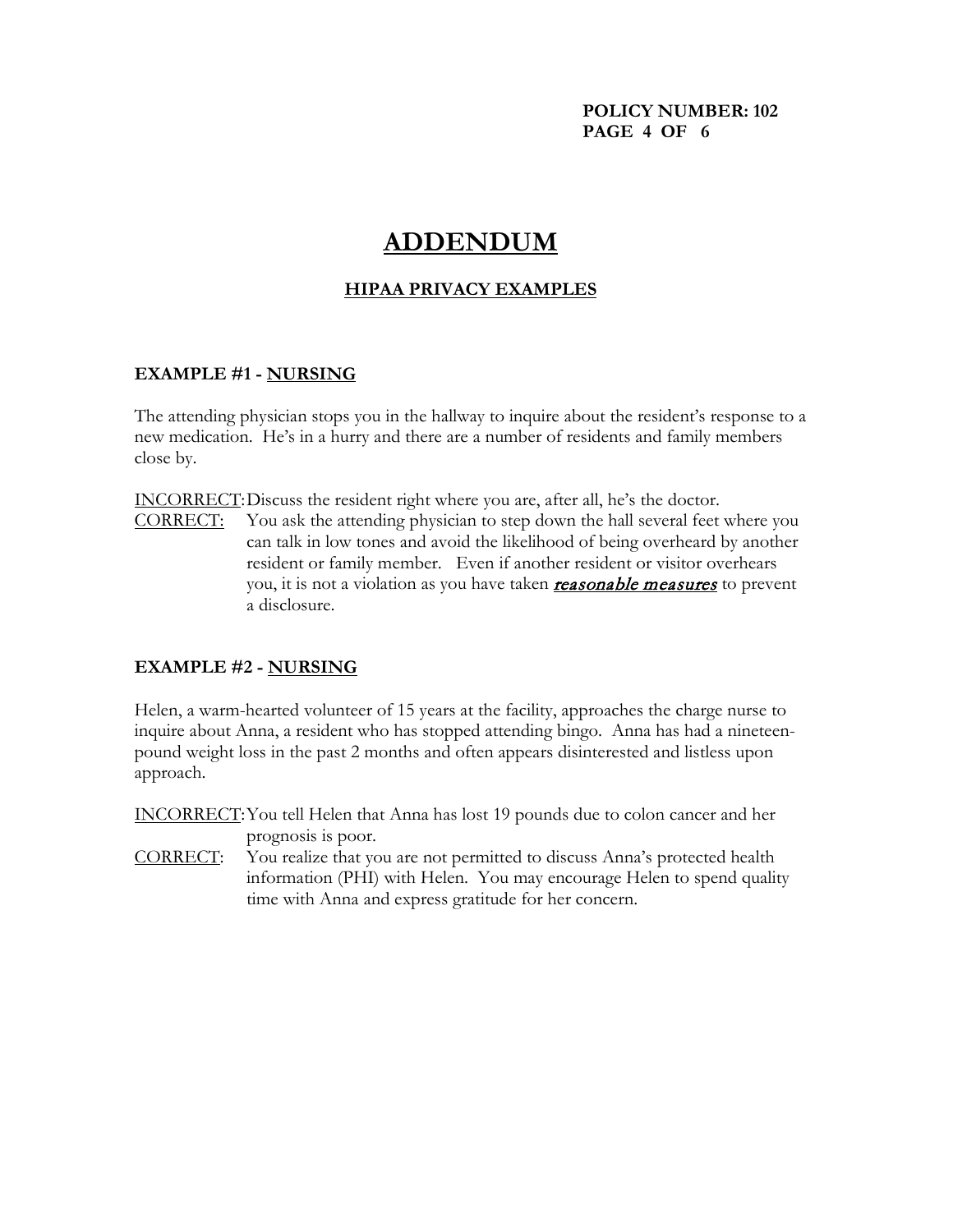### **POLICY NUMBER: 102 PAGE 5 OF 6**

### **EXAMPLE #3 - NURSING**

You were asked to assist housekeeping in cleaning a private room the day after the resident has passed away following a lengthy illness. The housekeeper asks you "Why did Mr. Smith die? I don't want to get anything contagious from cleaning this room!"

INCORRECT:You tell the housekeeper that Mr. Smith had VRE and hepatitis B, after all, he's deceased, who cares at that point?

CORRECT: Although Mr. Smith has passed away, he maintains his protection of privacy under HIPAA. Mr. Smith's protected health information (PHI) should not be disclosed. The nurse should encourage the housekeeper to practice standard precautions in all instances.

# **EXAMPLE #4 - DIETARY**

You are on the tray line--a resident's card/tray comes along and a change of diet from regular to mechanical soft is noticed by a co-worker. You are asked, "Gee, I wonder why Mrs. Smith's tray was changed to mechanical soft-have you heard anything?"

INCORRECT:Oh yeah, didn't you hear, she was in the hospital after she was choking in the dining room last week--I think I heard she had pneumonia from aspirating"

CORRECT "Gee, I really don't know but I hope it's temporary and that she's feeling better." Discussion in the tray line would not be considered part of treatment, payment, and healthcare operations (TPO) and would therefore be a violation. However, a general statement provides no misinformation and the co-workers question is acknowledged.

# **EXAMPLE #5 - NURSE A**ID

You are using a VCS supplied device to enter information on Mrs. Smith's ADLs. The admissions staff are touring a family through the facility. The family stops behind you and are curious about what you are doing.

INCORRECT:"Here let me show you how this works".

CORRECT: "I am entering information into our electronic medical record. Due to HIPAA privacy concerns, I cannot show you our system." You can continue to update the record as long as it is not viewable to others. If so, you should move to a more private area to update the record.